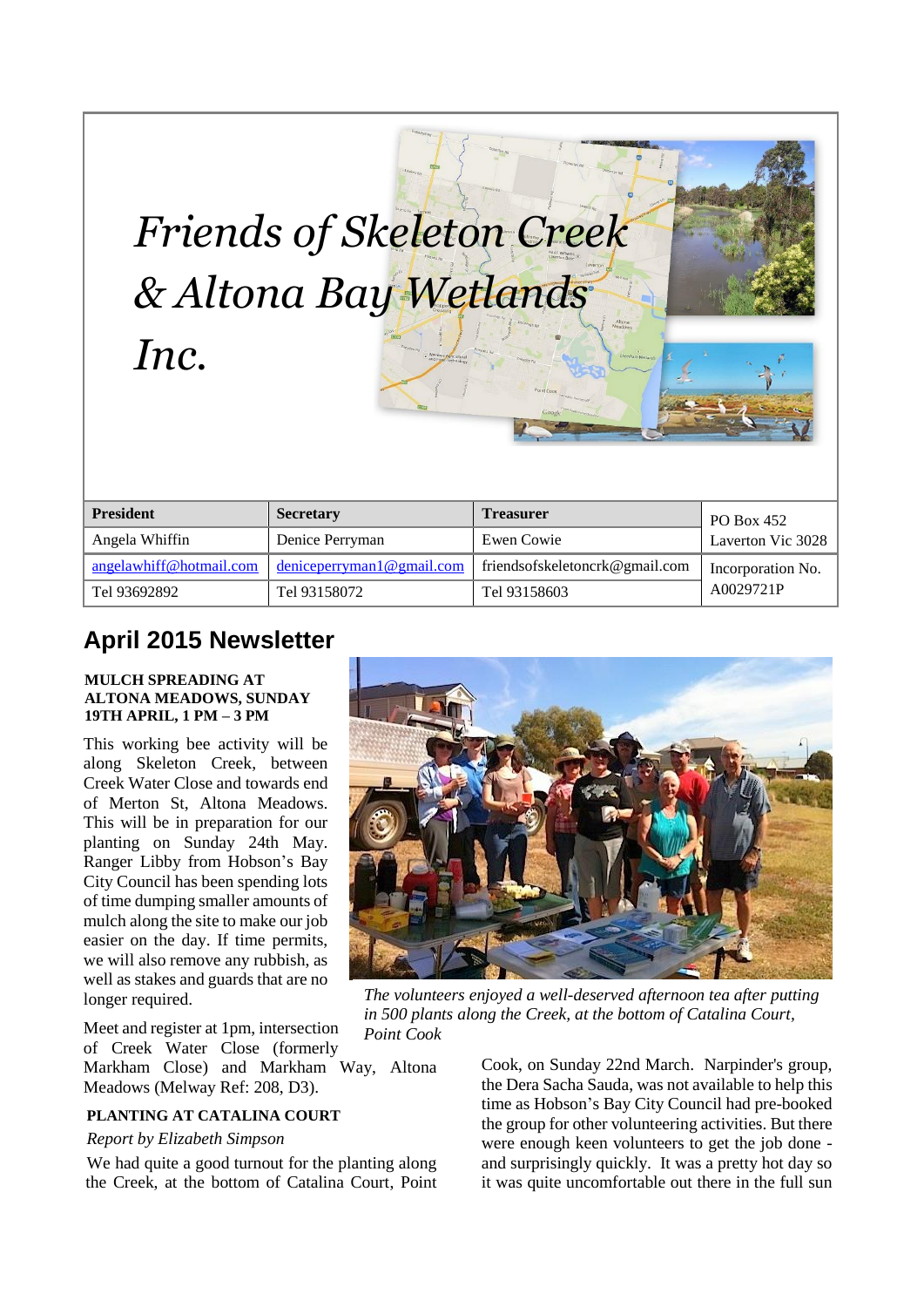(this might have encouraged the speed of the planting  $\circledcirc$ ).

We put in 500 plants - mainly Poa and other grasses, Lomandra, Dianella and Acaena species. Wyndham City Council helped a lot with a large watering wagon and powered auger.

The soil is very rocky and it can be quite difficult to create a decent planting hole – but, once again, Sal from Wyndham City Council put his back into it and the work went very quickly. Then it was just a matter of getting the 'bucket brigade' on the job and watering the new plants thoroughly before calling it a day.



*The soil is very rocky and it can be quite difficult to create a decent planting hole*

Maddie Veale provided us with refreshments and it was great to stop under the shady gum trees at the edge of the Creek and enjoy a chilled juice or cup of tea or coffee. Maddie also provided a selection of cakes and pieces of fruit (just about the nicest cantaloupe I've eaten this year!).

And thanks to Peta for once again taking some great photos for our Facebook page. Thanks also to Wyndham City Council for the support and to everyone who turned up on the day.

These people were Denice, Angela, Matt, Liz, David and Sharon and Bev and Tom. Great work everyone! Almost as pleasing was the fact that we had four apologies. I am hoping that we are starting to get a core of committed locals. Just let's hope we get some rain soon to keep our little plants alive.

*Postscript: A week later, Sal came and spread an enormous amount of mulch around the planting. Hopefully, this will help keep the failure rate down. Thank you very much to Wyndham City Council!*



#### **CARINZA AVE GRANT COMPLETED**

Hobson's Bay City Council has recently done work to remove the excess growth of phragmites (the common reed) at our Carinza Ave, Altona Meadows, planting site *(pictured above).* It was beginning to invade our planting area, which we didn't want.

We have now completed our grant works at this site. To wrap up the process, Denice will do an 'End of Grant' report for Melbourne Water. It is always good to see works successfully completed.

## **POINT COOK ROAD UNDERPASS UPDATE**

As you will be aware from the last few newsletters, we have been trying to get the underpass floodproofed.



Colleen Gates, our Mayor, and Carl Marsich, our Councillor, have been working on our behalf to this end. Colleen trusts council has now purchased a pump for the job.

Cath Stephenson, a local FOSC member, informed Denice that a clean-up had been done in the underpass. The recent rain has shown the need for the pump to be installed. We will continue to work on this long outstanding issue.

## **SEABROOK PRIMARY SCHOOL PROJECT**

FOSC group has been asked by Seabrook Primary School to be involved in their water quality theme studies. Angela Whiffin has agreed to do some educational work with some 140 students.

The plan is to do a 'walk and talk', maybe a planting, and some water quality testing. Angela would like to show them the difference in the quality of water that flows from a drain straight into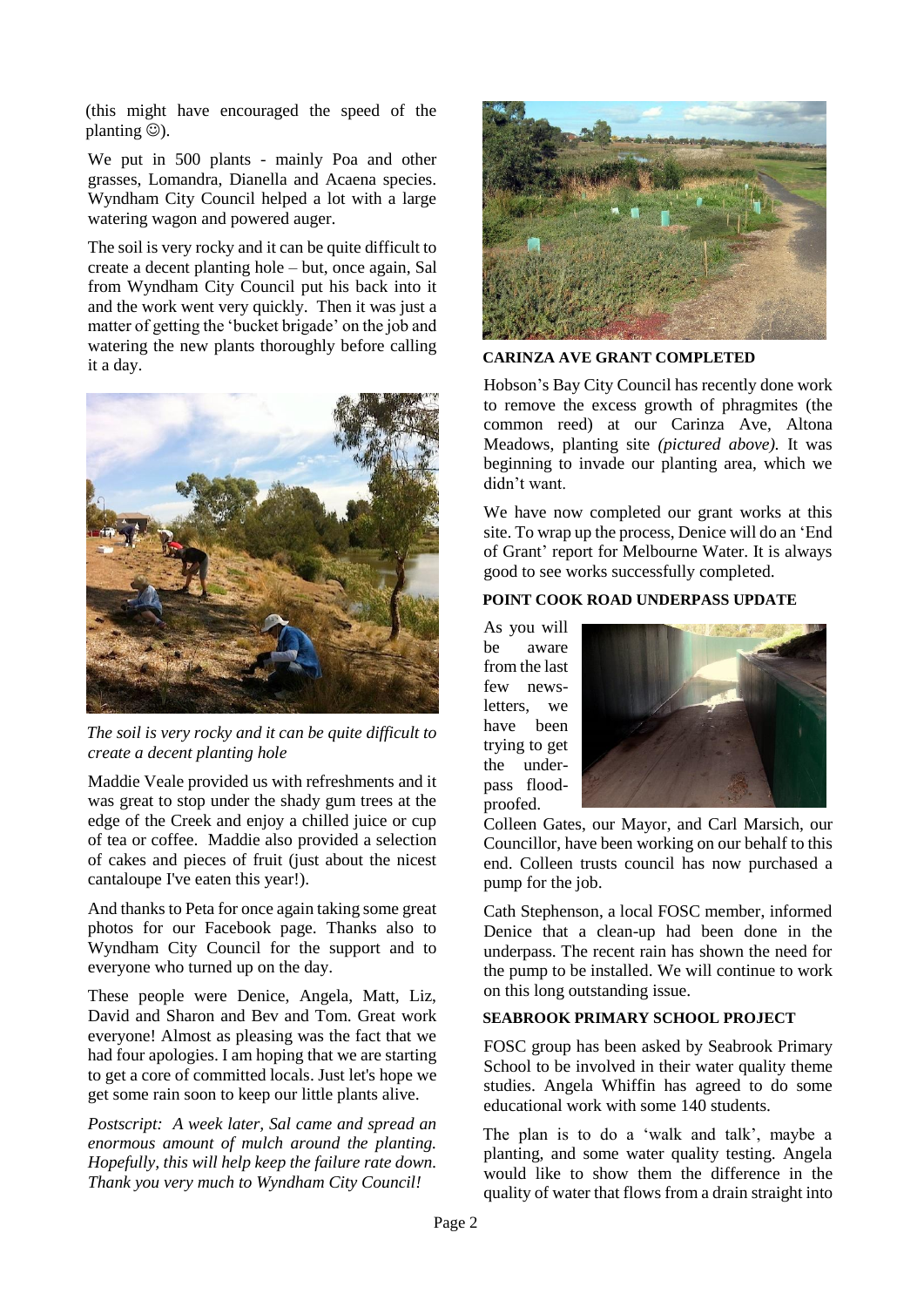the Creek to the water in a catchment pond, as well as explore microbugs in the Creek. It is looking like a huge undertaking for Angela, so we may need to prune some bits off to make it more manageable!

#### **A HELPING HAND FOR A SKELETON CREEK BABY TURTLE**

*FOSC member Cath Stephenson was amazed when she came across a nest of Eastern Long-necked Turtle eggs in the process of hatching while walking along the south side of Skeleton Creek, between Point Cook Rd and Palmers Rd.* 



*Here's her personal (and harrowing) account of saving at least one of the baby turtles:*

The nest of turtle eggs were up near the back fences of local houses, a good 100 metres from the Creek. The ground there is about 4 metres higher than Creek level and is currently terribly dry.

It's a busy and noisy section - where locals ride 2 stroke petrol powered pushbikes, motorcycles, and council maintenance trucks and other moving vehicles regularly drive through, as well as people walking their dogs.



*The nest of turtle eggs were up near the back fences of local houses, a good 100 metres from the Creek*

I was absolutely amazed to see two turtles hatching in this extreme environment. I quickly got out my iPhone to take a video, but while fiddling with it, one of the baby turtles disappeared!

I then 'ummed and 'ahhhed' about taking the remaining one home. It was so exposed that I felt it had little chance of surviving.

So I took it home and, thinking I was doing the right thing, I put it in my fish pond.

About 5 hours later, I got around to reading up on the care of baby turtles. Then what I read horrified me … they can drown!

Frantically, I searched the pond, pulling out all the water plants and running my hands across the bottom. No turtle! Oh, what had I done?

But when I turned to pick up the plants to put them back into the pond, there it was - caught up in the roots, and motionless. Thinking I had drowned the baby turtle, I placed it on my veranda table, while I finished repairing the damage to the pond.

When I turned back to pick it up to bury it, suddenly, two tiny back legs did a massive 'frog kick' and its head on its long neck whipped around. It was alive - after hours of being trapped in the fine filaments of water plant roots!

I then used a seed-raising propagation box to make it a little terrarium, with sphagnum moss, a water dish, some broken terracotta pots to hide under and a lid so it couldn't escape.

I kept the baby turtle for another 36 hours, putting the terrarium in the sun in the morning to allow it to warm up and regain strength.

Then on the Monday morning, it was so warm that the turtle got into the water dish under the terracotta pot. So I decided it was strong enough to release it back down near the Creek.

I released it to the side of one of the tunnels the water birds create as they go in and out of the Creek, about 2 metres from the water's edge.

When I went back to the hatching nest on the Saturday evening, from where I had took my little guy, I unfortunately found the second turtle dead on its back, about a metre from the nest. The nest itself had broadened and deepened as more of the hatchlings had hatched and climbed out.

I do hope the little one I cared for (and nearly drowned) and released down the Creek survives!

*… Interestingly, the April 2015 issue of 'Ranger Ramblings eNews', published by the Hobson's Bay City Council Parks department, carried a fact sheet on the Eastern Long-necked Turtle. Here are some excerpts:*

The Eastern Long-necked Turtle (Chelodina longicollis) is also referred to as a snake-necked